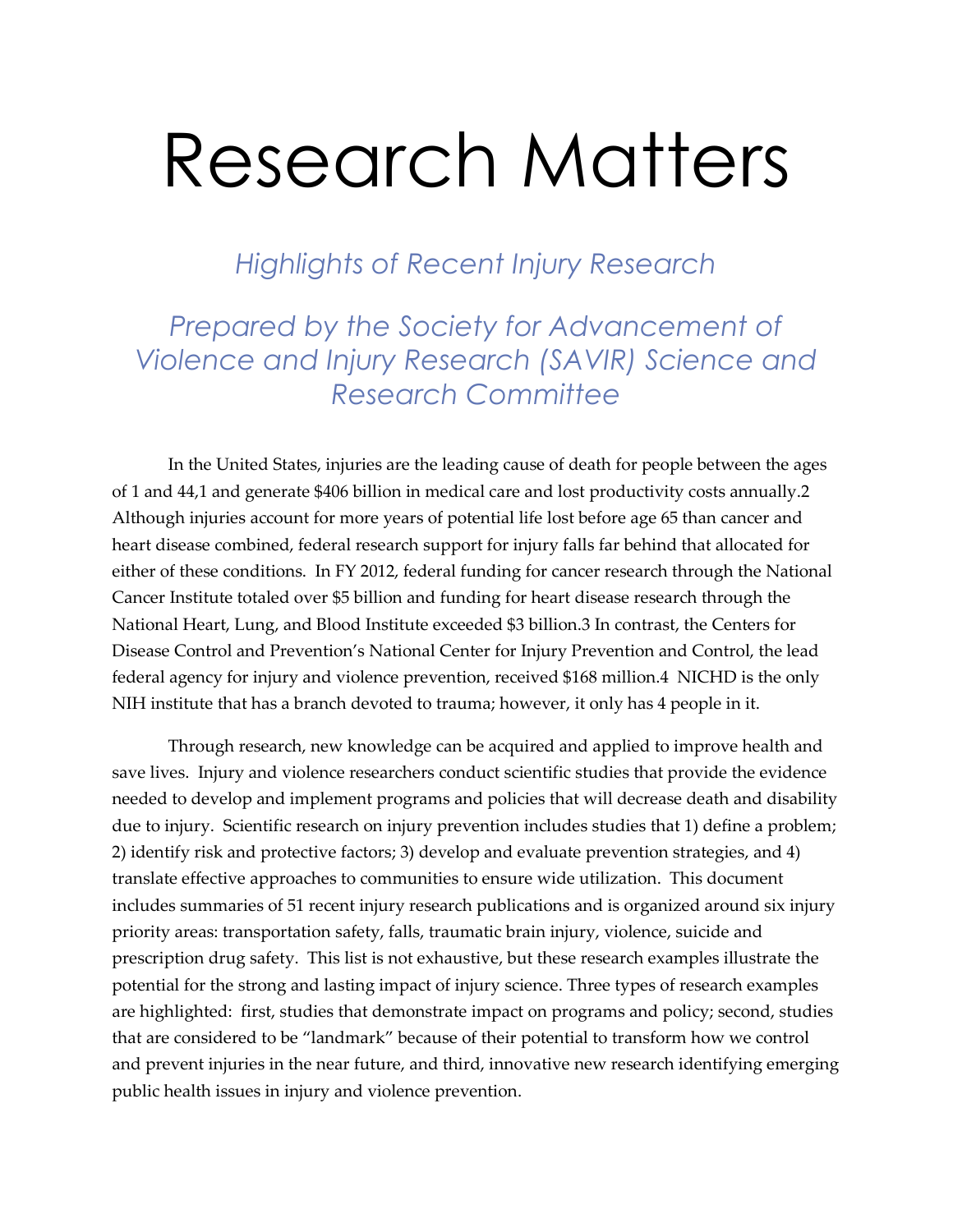## Highlights of recent Injury Research Prepared by SAVIR Science and Research Committee

## *Transportation safety research informs a multitude of lifesaving strategies.*

Given that motor vehicle crashes (MVCs) are a leading cause of death and injury, particularly in children,<sup>1</sup> transportation safety is a key area for research. Studies provided a foundation to inform engineering, interventions and policy decisions that saved lives on the roads.

- Injury researchers found that low cost traffic engineering measures (such as speed humps) are associated with a significant reduction in MVCs.<sup>5</sup> Research evaluating vehicle design found that side airbags substantially reduce fatality risk in cars.<sup>6</sup> Similarly, an analysis evaluating the effect of highway safety legislation demonstrated major life-saving benefits from airbag, seatbelt use, and impaired driving laws.<sup>7</sup> Additional successful interventions include ignition interlocks, which were associated with large reductions in re-arrest rates for alcohol-impaired driving,<sup>8</sup> and motorcycle helmet use and mandatory use laws, which is associated with reduced fatalities, injuries and related economic costs.<sup>9</sup>
- Multiple analyses demonstrated that graduated driver licensing laws (which allow young drivers to incrementally acquire experience) are effective in reducing crash rates among young drivers.10-13
- Ongoing research continues to provide information about injury risk, which can inform new approaches to improve road safety. Injury researchers found gender-related differences in risk for teen drivers; specifically, passengers may affect male teen driver crashes through distraction and risk-promoting pathways, and female involvement primarily through distraction.14 An evaluation of two forms of feedback on risky driving events using in-vehicle technology found that provision of feedback with possible consequences associated with parents being informed reduced risky driving, whereas immediate feedback only to teenagers did not reduce risky driving.<sup>15</sup>
- Research has responded to new challenges to safety, such as texting and cell phone use. A summary of 28 experimental studies concluded that texting (typing and reading text messages) while driving compromised the safety of the driver, passengers and other road users, especially in young drivers who often use these technologies while driving.<sup>16</sup>
- Other injury studies have described new public safety hazards, including distracted pedestrian behavior<sup>17</sup> and intoxication among moped drivers,<sup>18</sup> as well as inconsistencies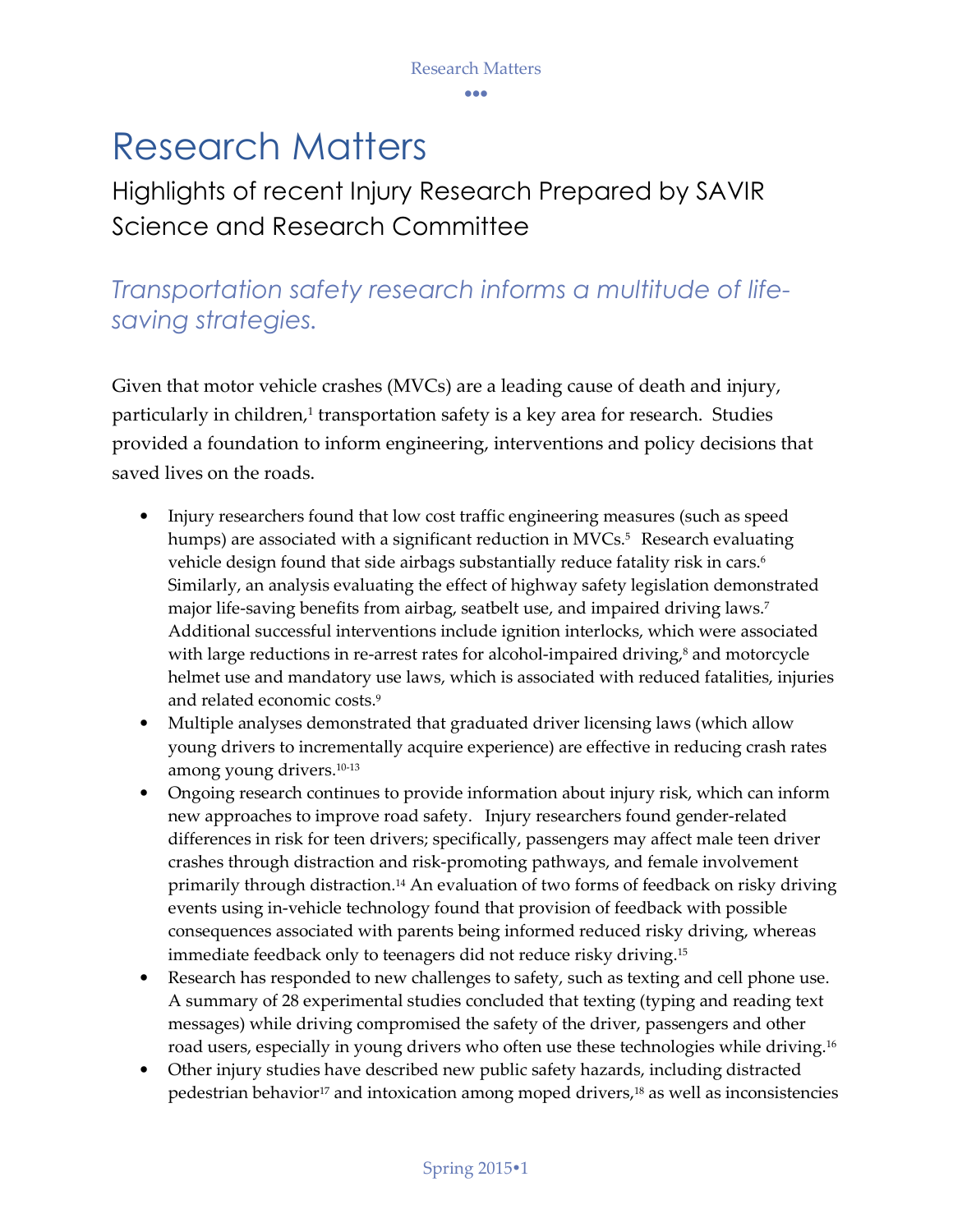in availability of passenger safety resources for children discharged from emergency departments following a MVC.<sup>19</sup>

## *Diverse approaches reduce falls and related injuries.*

Falls are a leading cause of nonfatal injuries in both adults and children,<sup>1</sup> although different prevention strategies are needed for each population.

- Based on previous research linking vitamin D status with balance and muscle function, which are implicated in falls in older adults, vitamin D supplementation was evaluated in elderly populations and found to reduce falls in both residents of care facilities and community-dwelling people.20,21
- Similarly, fall-prevention exercise programs, usually including muscle strengthening and balance retraining have been associated with a reduction in falls in older adults.<sup>21</sup>
- Other successful programs informed by injury research include home safety interventions and individually targeted multifactorial interventions, both of which were associated with fewer falls in at-risk older adults. <sup>22</sup> Injury research focused on falls in the elderly has continued to better define factors associated with risk, such as the lack of accessibility features in homes.<sup>23</sup>
- Other research has focused on the prevention of falls from playground equipment, a common cause of injury in children. To prevent these falls, engineering studies of equipment design are important to evaluate safety standards. An innovative study evaluated a model to test rung and rail design of a playground bar, finding it to be a safe and feasible method to assess design for playgrounds.<sup>24</sup>

## *Understanding concussion risk and outcomes provides a foundation for prevention.*

Traumatic brain injury (TBI) is a common occurrence in the United States, with approximately 2.5 million TBIs occurring annually, either as an isolated injury or along with other injuries. One-third of people who die from injuries have a TBI. Approximately 75% of TBIs are concussions.25 Injury research focuses on improving our understanding of risk as well as outcomes related to TBI.

• Key studies determined that concussions occur across a wide variety of sports $26$  and elucidated the characteristics of recurrent concussions compared to new concussions.<sup>27</sup> Research also showed that the types of symptoms reported from sport-related concussion differ between sexes,<sup>28</sup> which has important implications for diagnosis.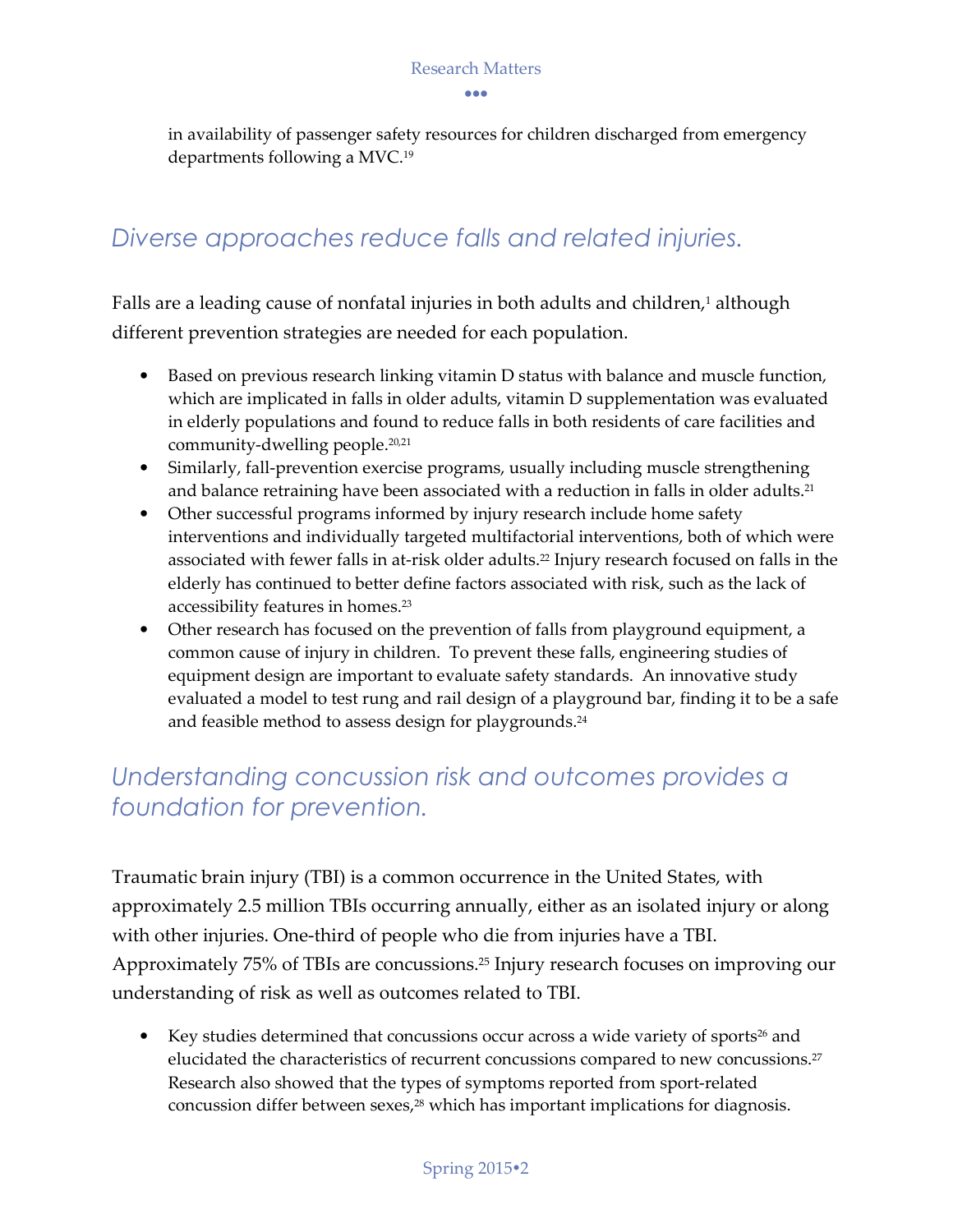•••

- Studies identified risk factors for concussive symptoms lasting more than one week, $29$ which can potentially be used to predict injury outcomes and design evidence-based return to play guidelines for athletes.
- Research focused on better understanding the role of neurocognitive testing in the management of sport-related concussion<sup>30</sup> and identifying the factors that may influence the timing of return to play.<sup>31</sup>
- Risk reduction strategies in sport-related concussion require a multifactorial approach.<sup>32</sup> Such knowledge has informed evidence-based clinical practice summaries and has been translated into legislation and policy-related efforts to prevent concussion.33-36

## *Violence research defines the problem and informs promising interventions*

Each year, millions of people experience the physical, mental and economic consequences of violence.37 Injury researchers have been instrumental in defining the problem and identifying risk and protective factors, and creating the evidence base for prevention of violence.

- Analysis of national datasets developed model procedures for public health surveillance of abusive head trauma among children<sup>38,39</sup> and demonstrated that socioeconomically disadvantaged families with children under 1 year of age are an important focus for primary prevention efforts.<sup>40</sup>
- Studies of assault-injured youth treated in the emergency department (ED) identified a high rate of firearm possession (23.1%)<sup>41</sup> as well as the association between daily substance use and dating violence.<sup>42</sup> High rates of dating violence exposure (20%) were also found in adolescent males in the ED setting.43 Such studies provide needed data to inform interventions to identify and assist at-risk youth.
- Innovative biological research uncovered DNA changes in children who were exposed to violence. These children showed significantly more telomere erosion from 5 to 10 years of age in comparison to peers who were not exposed to violence.44 These findings provide support for a mechanism linking cumulative childhood stress to the chronic illness in later life.
- Studies identified protective factors for at-risk African American youth; these include future orientation (the degree to which one is thoughtful about the future)<sup>45</sup> and the engagement of nonresident fathers.46 These data support the inclusion of these components in intervention research in violence prevention.
- A systematic analysis of the effect of physical punishment of children concluded that parents should be supported in learning nonviolent, effective approaches to discipline, which can reduce their use of physical punishment.<sup>47</sup>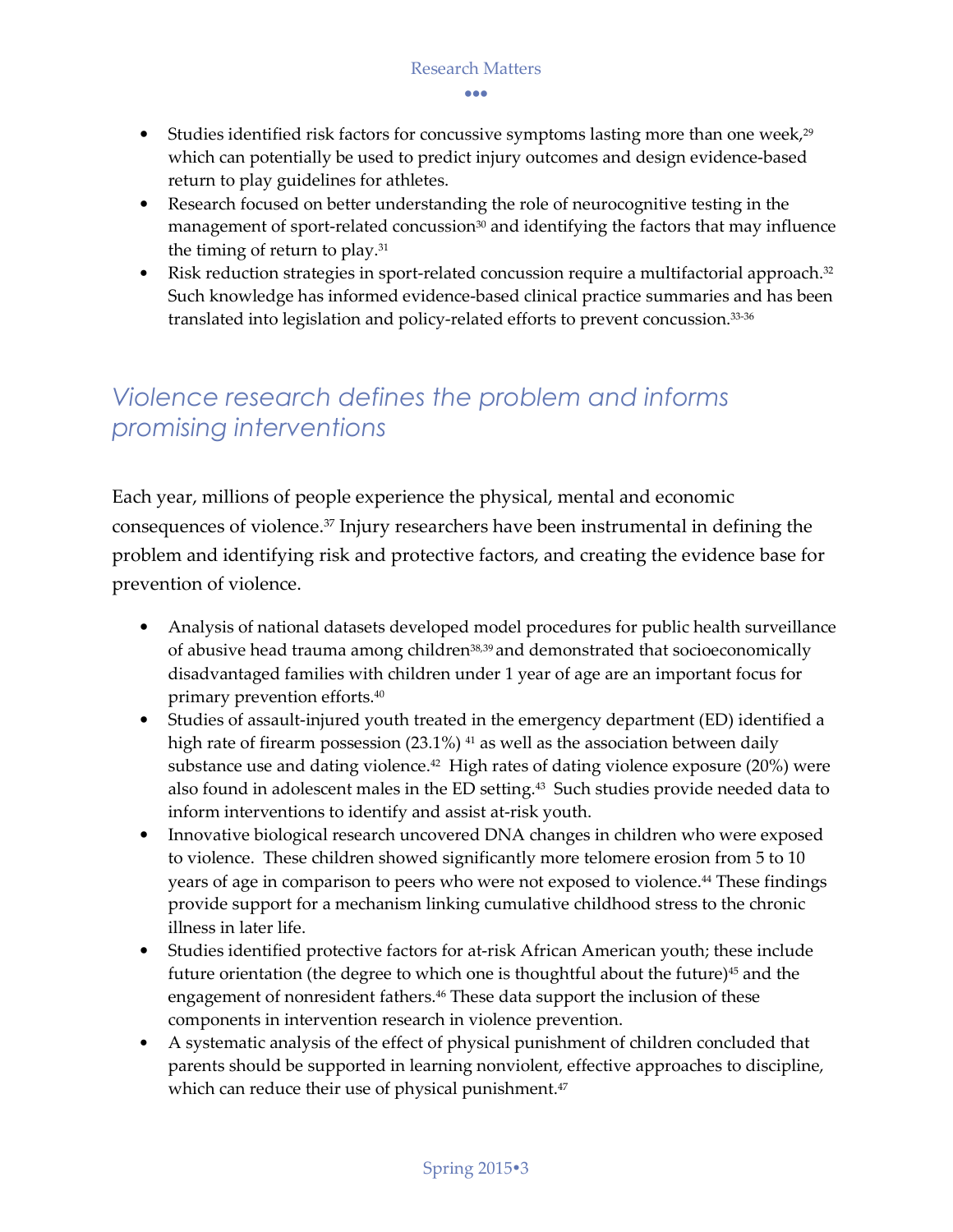•••

- Injury researchers found promising results in community-based interventions. "Hot spots policing" is associated with a reduction in crime<sup>48</sup> and the greening of vacant lots is associated with a reduction in gun-related violence.<sup>49</sup>
- Similarly, injury researchers found that an ED-based brief motivational interviewing intervention was associated with a reduction in moderate and severe dating victimization for up to 1 year in at-risk adolescents.<sup>50</sup> This computer-based intervention could have important public health effects on the lives of at-risk adolescents.

## *Suicide prevention research supports the use of media reporting guidelines*

Suicide is a global health issue, claiming more than 800,000 lives each year.<sup>51</sup> While suicide results from a variety of factors, there is convincing evidence that the media have a powerful influence over those at risk and media reports may be associated with increased suicidal behaviors.

• Injury prevention researchers systematically evaluated the evidence concerning the use and effectiveness of media guidelines for reporting on suicide. Findings suggest that media guidelines can be effective in both reducing imitative suicide and changing reporting behavior. Although journalists' use of guidelines is generally low, increasing use of guidelines may provide future direction for targeted intervention to prevent suicide.<sup>52</sup>

## *Understanding prescription drug safety and overdose risk informs prevention strategies*

Drug overdose deaths have more than tripled in the US since 1990 and present particular risks to adolescents. Prescription drugs cause more than 90% of unintentional poisoning deaths; opioids are most commonly implicated. Among those treated in emergency departments for nonfatal drug poisonings, opioids and benzodiazepines are the drugs used most frequently.53 Injury researchers are key in both advancing understanding of this growing public health issue and determining the most effective interventions.

• Knowledge gains through research include confirmation of the predominant role that opioid analgesics play in pharmaceutical overdose deaths, either alone or in combination with other drugs.<sup>54</sup>

#### Spring 20154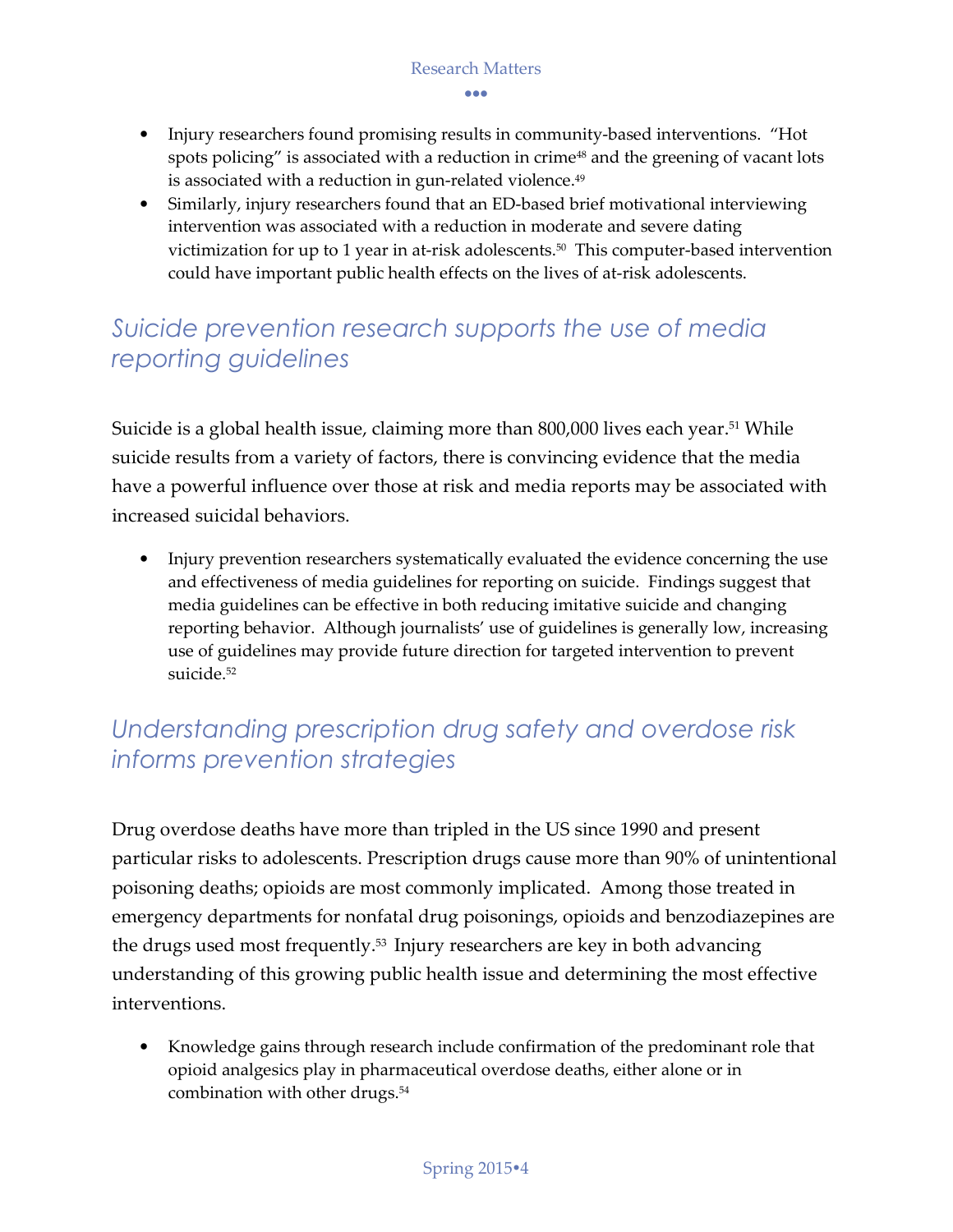•••

- Injury research has demonstrated the high prevalence of nonmedical prescription opiate and sedative usein the adolescent population; nearly 1 in 10 of adolescents who use the emergency department for care report such use.<sup>55</sup>
- Given interest in delivering substance use interventions on-line, injury researchers examined the relation between online network characteristics and substance use in a national sample of young adults, ages 18–24, using data from the Virtual Networks Study. This study found that on-line networks may contribute to individual drug use among emerging adults. Findings also suggest that social networking sites may be a place to consider substance use prevention activities that can both identify and focus on at-risk subgroups.<sup>56</sup>
- Another potential approach to opioid overdose prevention includes timely administration of naloxone, an opioid antagonist that reverses the depressant effects, but encounters numerous legal barriers that limit access to non-medical personnel. Injury researchers have compiled and detailed the legal issues surrounding bystander access to naloxone for administration to prevent fatal overdoses.<sup>57</sup>
- Similarly, an interrupted time series analysis of opioid-related overdose death and acute care utilization rates from 2002 to 2009 demonstrated the success of overdose education and nasal naloxone distribution (OEND) implementation programs in Massachusetts by comparing community-year strata with high and low rates of OEND implementation to those with no implementation in 19 communities. This study found that opioid overdose death rates were reduced in communities where OEND was implemented.<sup>58</sup>

### *Summary*

Through research on injury prevention, new knowledge can be acquired and applied to improve health and save lives. These highlighted examples demonstrate the potential for the strong and lasting impact of injury science. The investment in solving the injury problem should be equivalent to the burden of injuries and at present it is not. The diverse research featured illustrates how it is possible to reduce the burden of injury if we appropriately invest resources into injury prevention research. An increased investment in injury research is warranted to further advance the science of injury prevention and treatment in the future through both the translation of research into programs and policy and the training of the next generation of injury scientists.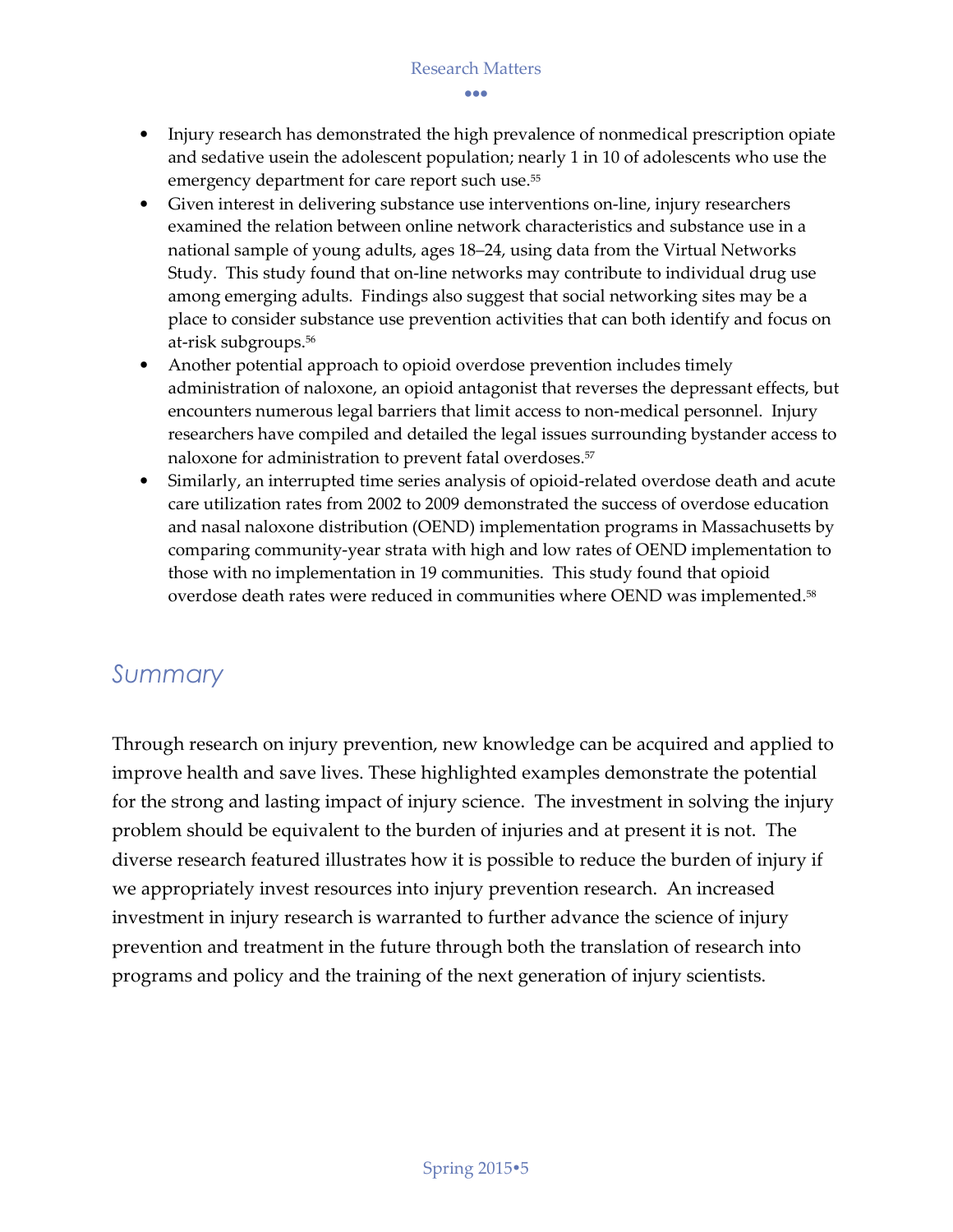## *References*

- 1. National Center for Injury Prevention and Control: Web-based Injury Statistics Query and Reporting System (WISQARS). Available at: http://www.cdc.gov/injury/wisqars/index.htmlAccessed: May 15, 2014
- 2. Finkelstein EA, Corso PS, Miller TR, Associates. *Incidence and economic burden of injuries in the United States*. New York, NY: Oxford University Press; 2006.
- 3. National Institutes of Health, History of Congressional Appropriations. Available at: http://officeofbudget.od.nih.gov/pdfs/FY15/Approp%20%20History%20by%20IC%20thr ough%20FY%202013.pdfAccessed: May 15, 2014
- 4. Department of Health and Human Services Budget FY2012. Available at: http://www.hhs.gov/about/budget/fy2012/fy2012bib.pdfAccessed: May 15, 2014
- 5. Yannis G, Kondyli A, Georgopoulou X. Investigation of the impact of low cost traffic engineering measures on road safety in urban areas. Int J InjContrSafPromot. 2013. Available at: http://www.tandfonline.com/doi/abs/10.1080/.U3Y-g14eX1oAccessed: May 15, 2014
- 6. Wenzel T. The effect of recent trends in vehicle design on U.S. societal fatality risk per vehicle mile traveled, and their projected future relationship with vehicle mass. Accid Anal Prev 2013; 56: 71-81.
- 7. Miller TR, Bhattacharya S, Zaloshnja E. Fruit of 20 years of highway safety legislative advocacy in the United States. Annals of Advances in Automotive Medicine 2011; 55: 357-363.
- 8. Elder RW, Voas R, Belmess D, et al. Effectiveness of ignition interlocks for preventing alcohol-impaired driving and alcohol-related crashes: a Community Guide systematic review. Task Force on Community Preventive Services. Am J Prev Med 2011; 40: 362-76.
- 9. Centers for Disease Control and Prevention. Helmet Use Among Motorcyclists Who Died in Crashes and Economic Cost Savings Associated With State Motorcycle Helmet Laws— United States, 2008–2010 MMWR 2012; 61: 425-430.
- 10. Russell KF, Vandermeer B, Hartling L. Graduated driver licensing for reducing motor vehicle crashes among young drivers. Cochrane Database of Systematic Reviews 2011, Issue 10. Art. No.: CD003300. DOI: 10.1002/14651858.CD003300.pub3.
- 11. Fell JC, Jones K, Romano E, et al. An Evaluation of Graduated Driver Licensing Effects on Fatal Crash Involvements of Young Drivers in the United States. Traffic InjPrev 2011;12: 423–431.
- 12. Curry AE, Pfeiffer MR, Locallo R, et al. Graduated driver licensing decal law: effect on young probationary drivers. Am J Prev Med 2013; 44: 1-7.
- 13. Masten SV, Foss RD, Marshall SW. Graduated driver licensing and fatal crashes involving 16 to 19 year old drivers. JAMA 2011; 306: 1098-1103.
- 14. Curry AE, Mirman JH, Kallan MJ, et al. Peer passengers: how do they affect teen crashes? J Adol Health 2012; 50: 588-594.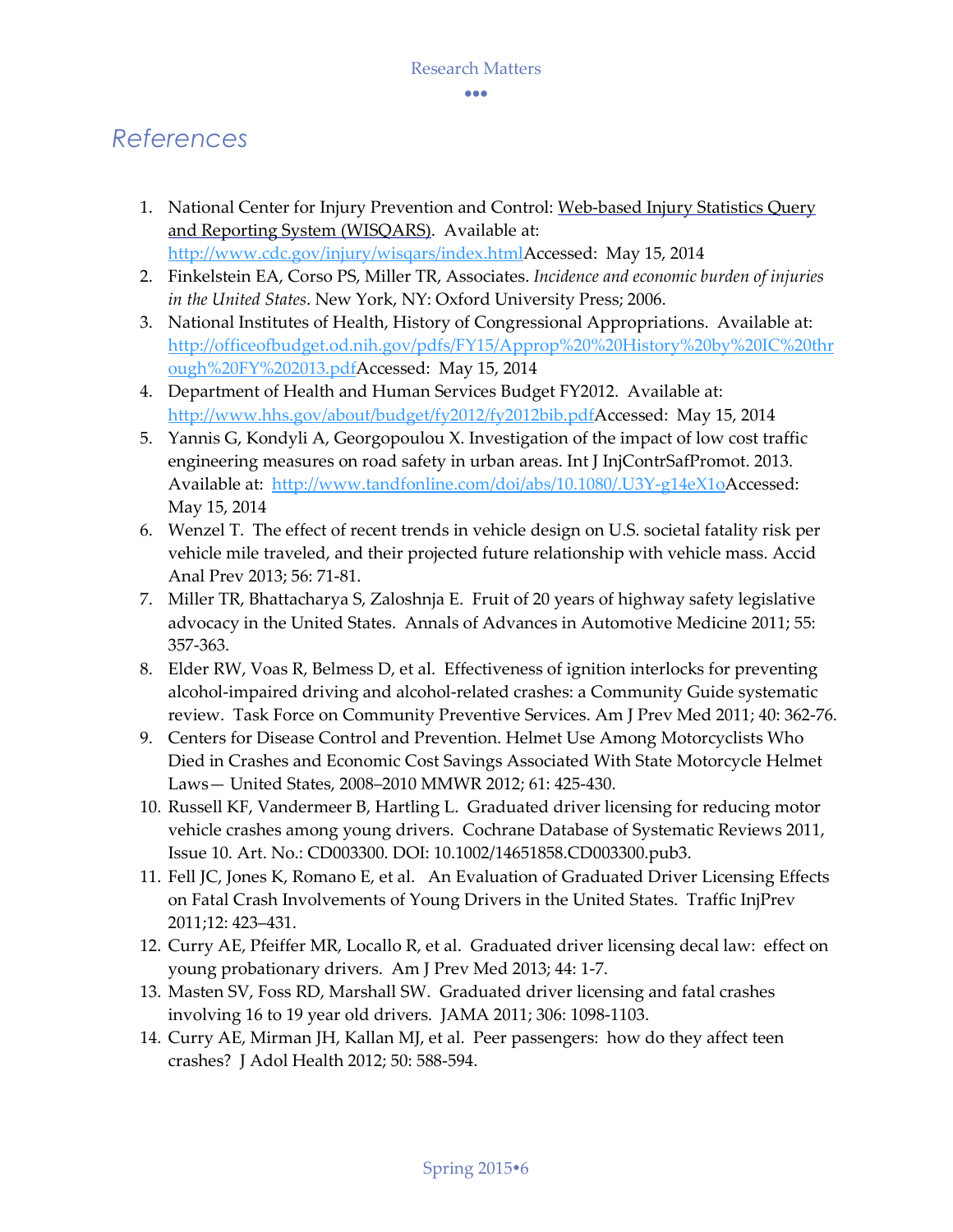•••

- 15. Simons-Morton BG, Bingham CR, Ouimet MC, et al. The effect on teenage risky driving of feedback from a safety monitoring system: A randomized controlled trial. Journal of Adolescent Health 2013, 53(1): 21-26
- 16. Caird JK, Johnston KA, Willness CR, et al. A meta-analysis of the effects of texting on driving. Accident Analysis and Prevention 2014; 71: 311-318.
- 17. Byington KW, Schwebel DC. Effects of mobile Internet use on college student pedestrian injury risk. Accident Analysis and Prevention 2013; 51: 78-83.
- 18. Brintzenhoff RA, Christmas AB, Braxton VG, et al. Mopeds: the legal loophole for repeat driving while intoxicated offenders. The American Journal of Surgery 2011; 202: 697–700.
- 19. Macy ML, Clark SJ, Cunningham RM, et al. Availability of child passenger safety resources to emergency physicians practicing in emergency departments within pediatric, adult, and nontrauma centers: A national survey. Pediatric Emergency Care 2013; 29: 324-330.
- 20. Cameron ID, Gillespie LD, Robertson MC, Murray GR, Hill KD, Cumming RG, Kerse N. Interventions for preventing falls in older people in care facilities and hospitals. Cochrane Database of Systematic Reviews 2012, Issue 12. Art. No.: CD005465. DOI: 10.1002/14651858.CD005465.pub3.
- 21. Robertson MC, Gillespie LD. Fall prevention in community-dwelling older adults. JAMA 2013; 309: 1406-1407.
- 22. Gillespie LD, Robertson MC, Gillespie WJ, Sherrington C, Gates S, Clemson LM, Lamb SE. Interventions for preventing falls in older people living in the community. Cochrane Database of Systematic Reviews 2012, Issue 9. Art. No.: CD007146. DOI:10.1002/14651858.CD007146.pub3.
- 23. Henry-Sa´nchez JT, Kurichi JE, Xie D, et al. Do elderly people at more severe activity of daily living limitation stages fall more? Am J Phys Med Rehabil 2012; 91: 601-610.
- 24. Ehrlich PF, Young JG, Ulin S, et al. Feasibility and safety of a novel in vivo model to assess playground falls in children. The Journal of Trauma and Acute Care Surgery 2013; 75: 54-59.
- 25. Centers for Disease Control and Prevention. Injury Prevention and Control: Traumatic Brain Injury. Available at:

http://www.cdc.gov/traumaticbraininjury/get\_the\_facts.htmlAccessed: May 15, 2014

- 26. Marar M, McIlvain N, Fields SK, et al. Epidemiology of concussions among US high school athletes in 20 sports. American Journal of Sports Medicine 2012; 40: 747-755.
- 27. Castile L, Collins CL, McIlvain N, et al. The epidemiology of new versus recurrent sports concussions among high school athletes, 2005-2010. Br J Sports Med 2012; 46; 603- 610.
- 28. Frommer LJ, Gurka KK, Cross KM, et al. Sex difference in concussion symptoms of high school athletes. J of Athletic Training 2011; 46: 76-84.
- 29. Chrisman SP, Rivara FP, Schiff MA, et al. Risk factors for concussive symptoms 1 week or longer in high school athletes. Brain Injury 2013; 27: 1-9.
- 30. Meehan WP, d'Hemecourt P, Collins CL, et al. Computerized neurocognitive testing for the management of sport-related concussions. Pediatrics 2012; 129: 38-44.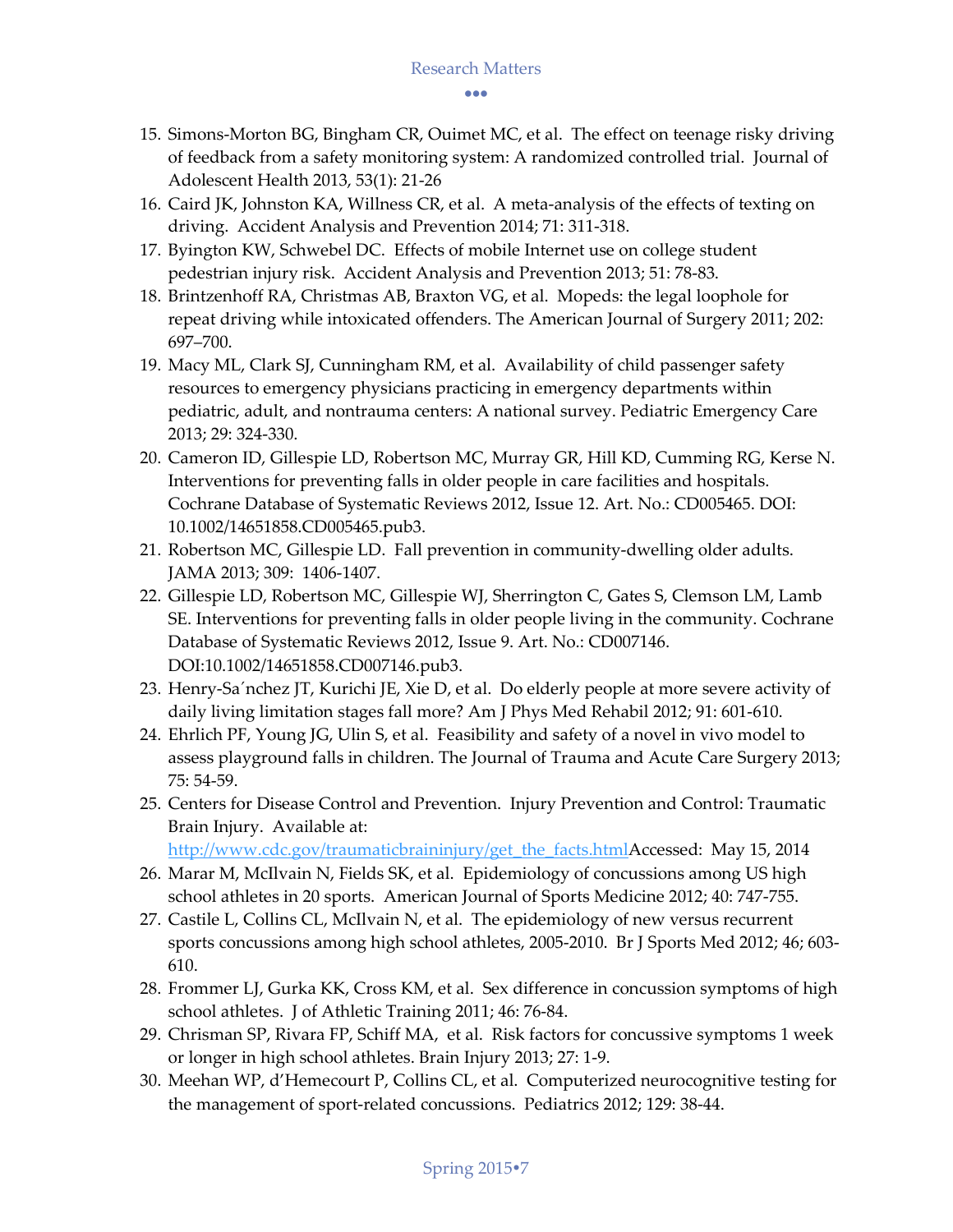- 31. Meehan WP, d'Hemecourt P, Collins CL, et al. Assessment and management of sportrelated concussions in US high schools. American Journal of Sports Medicine 2011; 39: 2304-2310.
- 32. Benson BW, McIntosh AS, Maddocks D, et al. What are the most effective risk-reduction strategies in sport concussion? Br J Sports Med 2013;47: 321–326.
- 33. Provvidenza C, Engebretsen L, Tator C, et al. From consensus to action: knowledge transfer, education and influencing policy on sports concussion. Br J Sports Med 2013; 47: 332-338.
- 34. Adler RH, Herring SA. Changing the culture of concussion: education meets legislation. Physical Medicine and Rehabilitation 2011; S468-S470.
- 35. McCrory P, Meeuwisse WH, Aubry M, et al. Consensus statement on concussion in sport: the 4th International Conference on Concussion in Sport held in Zurich, November 2012. Br J Sports Med 2013;47:250–258.
- 36. Harmon KG, Drezner JA, Gammons M, et al. American Medical Society for Sports Medicine position statement: concussion in sport. Br J Sports Med 2013; 47, 15–26.
- 37. Centers for Disease Control and Prevention. Violence Prevention. Available at: http://www.cdc.gov/ViolencePrevention/Accessed: May 15, 2014
- 38. Parks SE, Kegler SR, Annest JL, et al. Characteristics of fatal abusive head trauma among children in the USA: 2003-2007: an application of the CDC operational case definition to national vital statistics data. Injury Prevention 2012; 18:193-199.
- 39. Parks SE, Sugerman D, Xu L, et al. Characteristics of non-fatal abusive head trauma among children in the USA, 2003-2008: application of the CDC operational case definition to national inpatient data. Injury Prevention 2012. Available at: http://injuryprevention.bmj.com/content/early/2012/02/09/injuryprev-2011- 040234.abstractAccessed: May 15, 2014
- 40. Niederkrotenthaler T, Xu L, Parks SE, et al. Descriptive factors of abusive head trauma in young children- United States, 2000-2009. Child Abuse and Neglect 2013; 37: 446-455.
- 41. Carter P, Walton M, Newton M, et al. Firearm possession among adolescents presenting to an urban emergency department for assault. Pediatrics. 2013;132:213-221.
- 42. Epstein-Ngo QM, Cunninghan RM, Whiteside LK, et al. A daily calendar analysis of substance use and dating violence among high risk urban youth. Drug and Alcohol Dependence 2013; 130: 194-200.
- 43. Wagers B, Gittelman MA, Bennett B, et al. Prevalence of Male Adolescent Dating Violence in the Pediatric Emergency Department. J Trauma 2013; 75: S313-S318.
- 44. Shalev I, Moffitt TE, Sugden K., et al. Exposure to violence during childhood is associated with telomere erosion from 5 to 10 years of age: a longitudinal study. Mol Psychiatry 2013; 18: 576-581.
- 45. Stoddard SA, Zimmerman MA, Bauermeister JA. Thinking about the future as a way to succeed in the present: a longitudinal study of future orientation and violent behaviors among African American youth. Am J Community Psychol 2013; 48: 238-246.